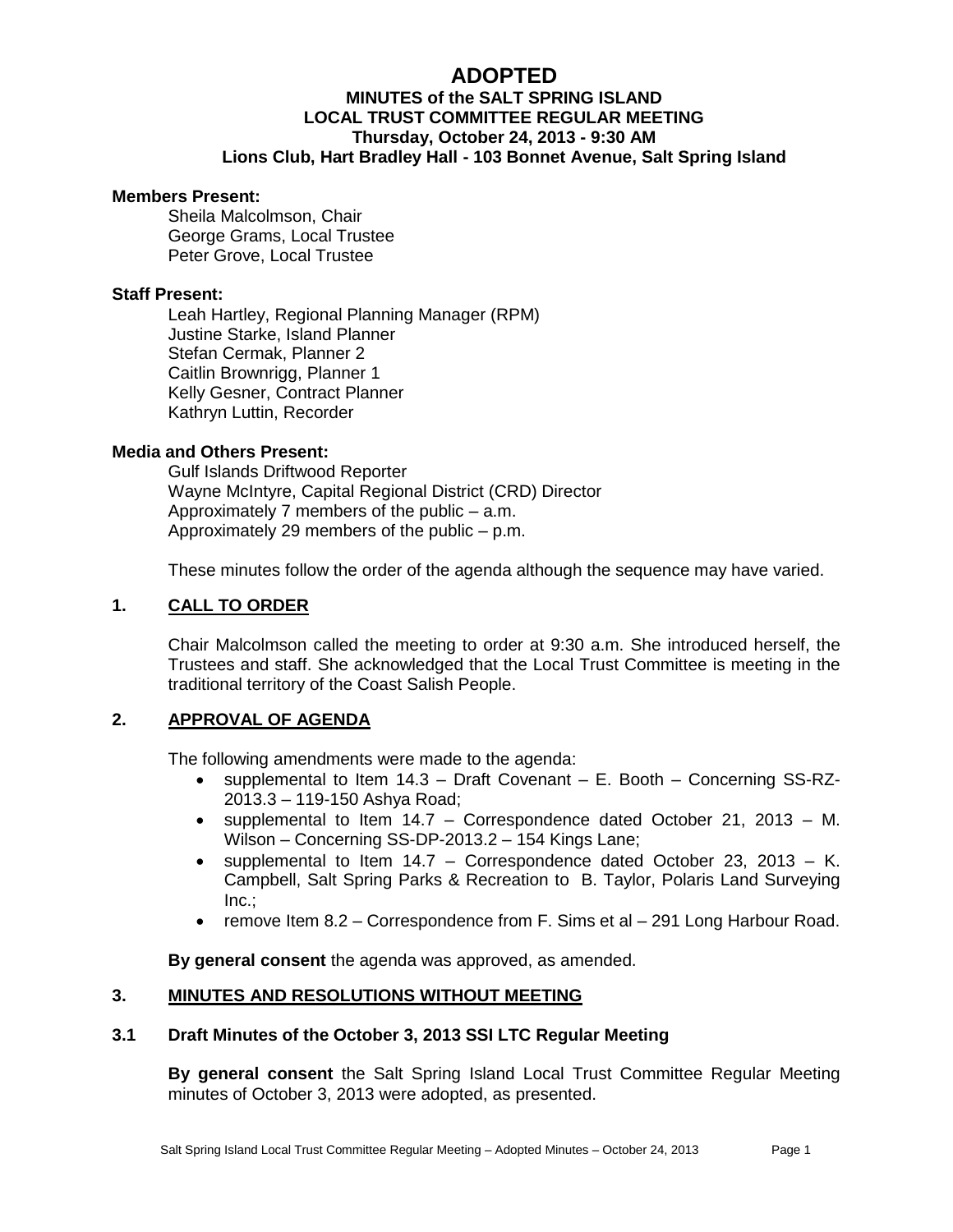### **3.2 Draft Minutes of the September 20, 2013 SSI LTC Special Meeting**

**By general consent** the Salt Spring Island Local Trust Committee Special Meeting minutes of September 20, 2013 were adopted, as presented.

## **3.3 APC Draft Minutes – as available**

No minutes were available.

### **3.4 IAPC Adopted Minutes of September 05, 2013**

The minutes were received for information.

#### **3.5 IAPC Adopted Minutes of September 16, 2013**

The minutes were received for information.

#### **3.6 IAPC Adopted Minutes of September 26, 2013**

The minutes were received for information.

#### **3.7 Resolutions-Without-Meeting**

The report was received.

#### **4. LOCAL TRUST COMMITTEE PROJECTS**

### **4.1 Riparian Areas Regulation Interim Report**

Planner Cermak reviewed the staff report dated October 10, 2013 regarding a draft scope of work for a third party review of the stream mapping within all Riparian Areas Regulation Designated Watersheds based on specific property owner feedback.

Further to discussion, the following resolutions were introduced:

#### **SSI-234-13**

It was **MOVED** and **SECONDED** that the Salt Spring Island Local Trust Committee approve the general terms of the third party review of the Riparian Areas Regulation stream mapping on Salt Spring Island as presented in the staff report dated October 10, 2013. **CARRIED**

#### **SSI-235-13**

It was **MOVED** and **SECONDED** that the Salt Spring Island Local Trust Committee direct staff to prepare a Riparian Areas Regulation stream mapping service contract for issuance pending receipt of feedback from mapping the 19 remaining Riparian Areas Regulation Designated Watersheds and pending allocation of budget. **CARRIED**

## **4.2 Secondary Suites Implementation – OCP Amendment Draft Bylaw**

Island Planner Starke reviewed the staff report dated October 16, 2013 regarding draft amendments to the Official Community Plan which would allow a Temporary Use Permit (TUP) to be used for a residential use.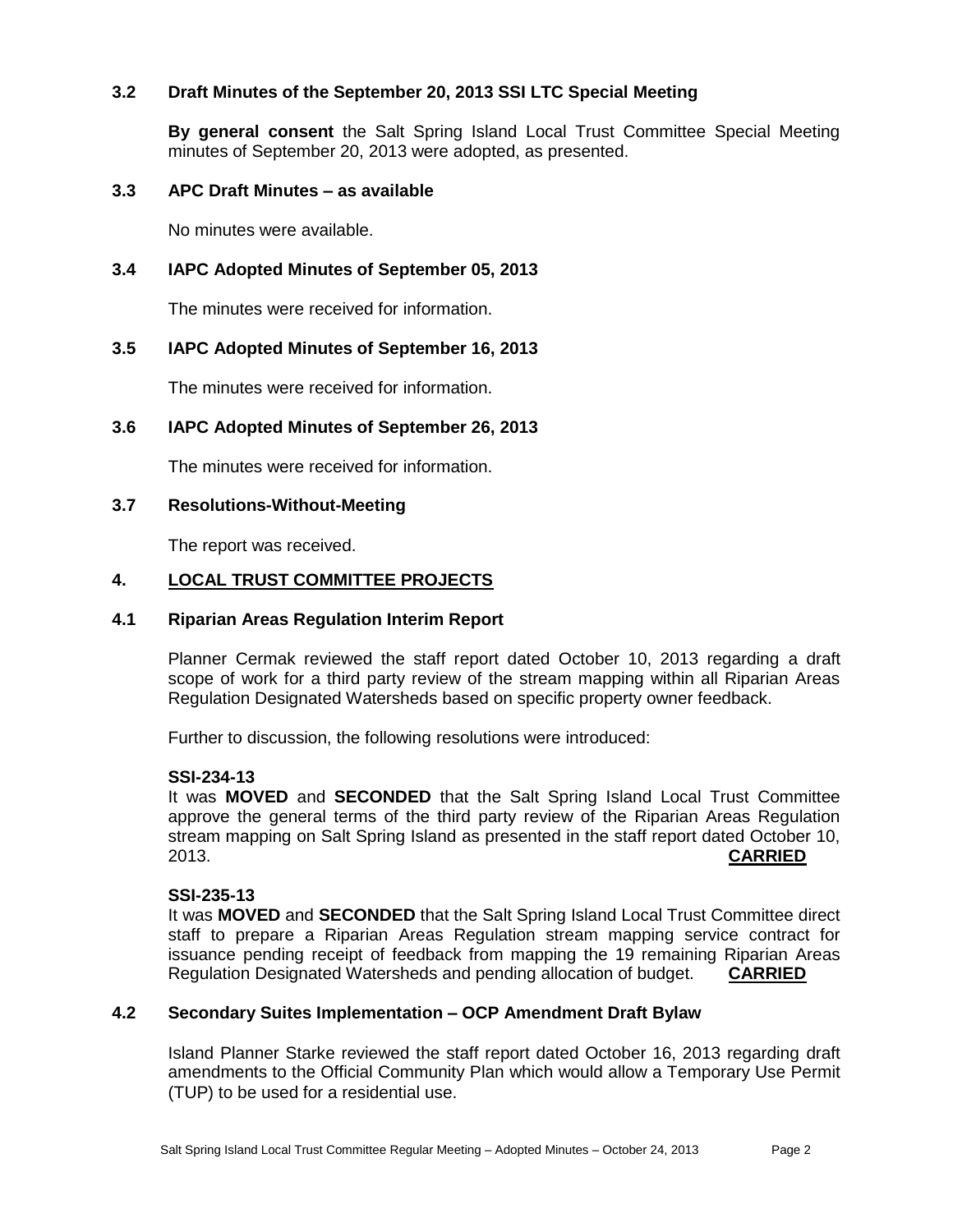Further to discussion, the following resolutions were introduced:

#### **SSI-236-13**

It was **MOVED** and **SECONDED** that the Salt Spring Island Local Trust Committee give First Reading to Bylaw No. 471, cited as "Salt Spring Island Official Community Plan Bylaw No. 434, 2008, Amendment No. 1, 2013". **CARRIED**

#### **SSI-237-13**

It was **MOVED** and **SECONDED** that the Salt Spring Island Local Trust Committee consider and endorse the Trust Policy Statement Directives Only Checklist attached as Appendix 3 of the staff report dated October 16, 2013. **CARRIED**

#### **SSI-238-13**

It was **MOVED** and **SECONDED** that the Salt Spring Island Local Trust Committee direct staff to schedule a Community Information Meeting to take place before the end of November, 2013 (Bylaw No. 471). **CARRIED**

#### **SSI-239-13**

It was **MOVED** and **SECONDED** that the Salt Spring Island Local Trust Committee request staff to review the fees bylaw and in particular the application fee for a Temporary Use Permit in order to make small housing applications more affordable. **CARRIED**

It was noted that staff recommendations are requested for a) removing "accessory" from section G.1.2.5 and b) adding "small" to section G.1.2.6.

## **5. NEW BUSINESS**

#### **5.1 Islands Trust Council Strategic Plan for LTC Input**

RPM Hartley reviewed the staff briefing dated October 3, 2013 regarding Local Trust Committee input to Islands Trust Council Strategic Plan.

The following was noted during discussion:

- it was requested that the briefing return on a future agenda;
- consensus was reached on retaining quality management work;
- staff advice was requested on the extent of Piers Island climate change work that may be needed.

#### **5.2 Galiano Island Local Trust Committee Proposed Bylaw No. 241**

Island Planner Starke reviewed the staff report dated October 16, 2013 regarding proposed Bylaw No. 241 – a bylaw to amend two subject areas within the Galiano Land Use Bylaw.

It was noted that the first paragraph of the staff report should read "two (2) subject areas" instead of "three (3) subject areas".

Further to discussion, the following resolution was introduced: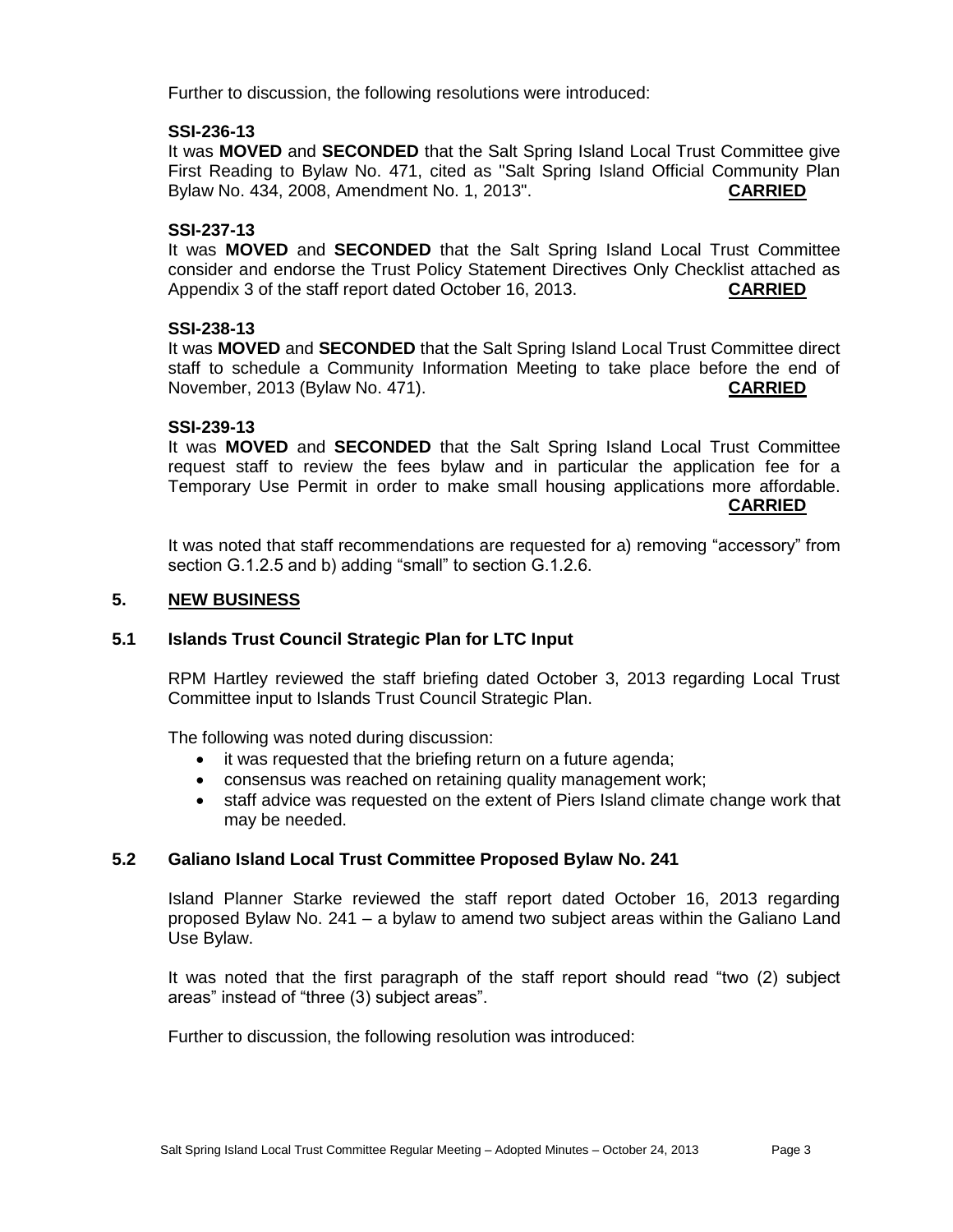### **SSI-240-13**

It was **MOVED** and **SECONDED** that the Salt Spring Island Local Trust Committee direct staff to respond to the Galiano Island Local Trust Area Bylaw Referral Form for Proposed Bylaw No. 241, indicating that "interests are unaffected by bylaw." **CARRIED**

### **6. REPORTS**

### **6.1 Work Program Top Priorities Report**

The report was reviewed.

### **6.2 Projects List**

The list was reviewed.

### **6.3 Applications with Status Report**

It was noted that the report is not up to date, and will be discussed at next meeting.

### **6.4 LTC Work Program Update**

RPM Hartley provided a verbal update.

#### **SSI-241-13**

It was **MOVED** and **SECONDED** that the Salt Spring Island Local Trust Committee direct staff to bring forward a proposed re-allocation of staff resources and revision to project charter schedules that will provide for equivalent services to applications and to community planning projects within the Salt Spring Region. **CARRIED**

#### **7. BUSINESS ARISING FROM MINUTES**

#### **7.1 Follow-Up Action List**

The list was reviewed.

It was noted that the first item is to be marked done.

#### **8. CORRESPONDENCE**

### **8.1 Letter to UBCM dated October 9, 2013 regarding Regional C2C Forum Program Application**

The correspondence was received.

Chair Malcolmson called for a recess at 11:20 a.m. The meeting reconvened at 12:00 p.m. At that time, she welcomed the members of the public and thanked them for coming. She introduced the Trustees, staff, and CRD Director Wayne McIntyre and reviewed the audio recording practices.

#### **9. TRUSTEE REPORTS**

Trustee Grove reported that he attended the following: two meetings of the Salt Spring Island Governance Study Committee; Salt Spring Forum's event with Michael Edmonds,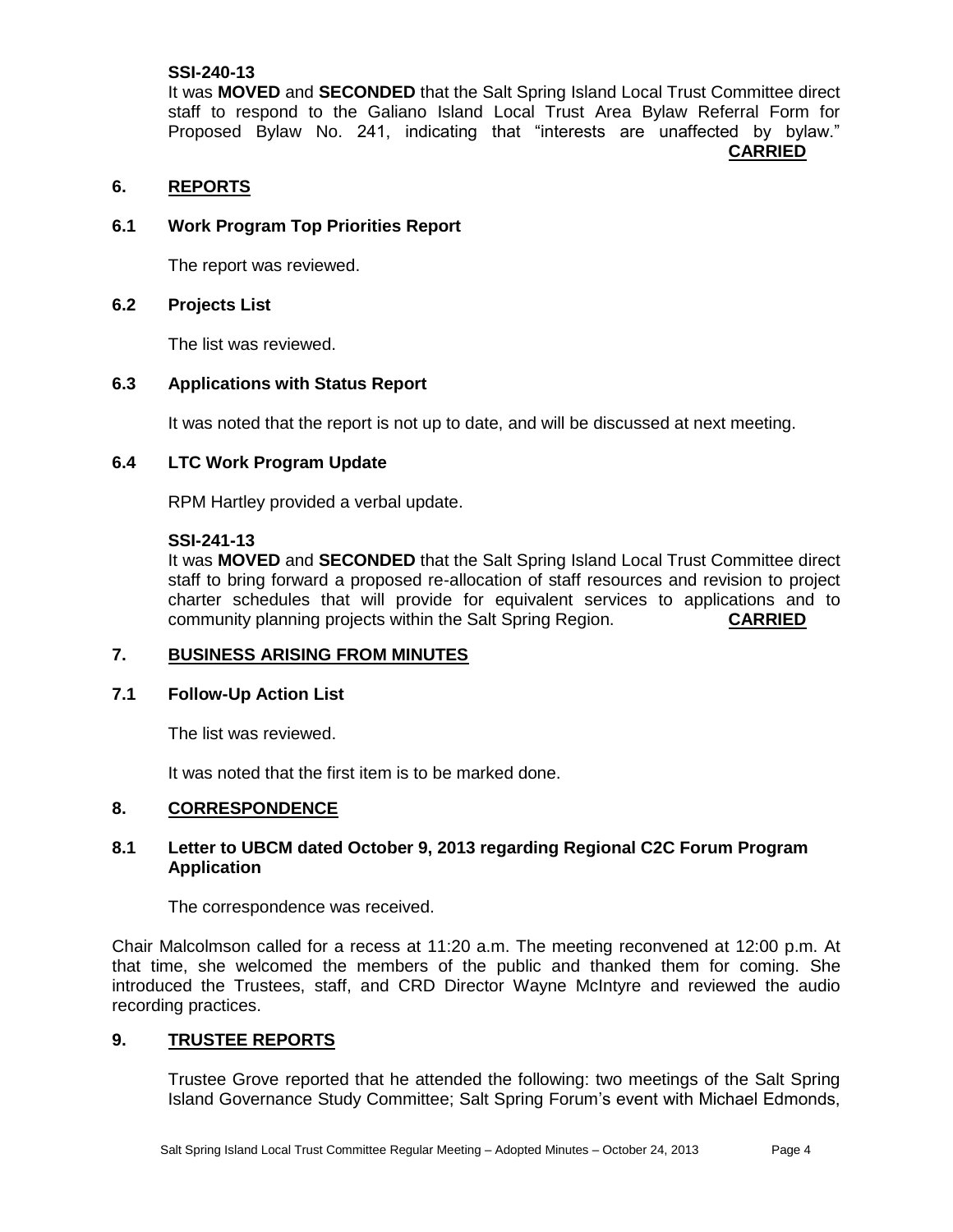Oxford University, regarding water issues; and the Channel Ridge Properties Annual General Meeting. He noted the upcoming forums next week regarding the Salt Spring Island Governance Study, the Fire Hall referendum, and the Chamber of Commerce Business Awards. He mentioned his involvement with the Islands Trust Finance Committee in formulating next year's budget.

Trustee Grams reported that he attended the following: two meetings of the Salt Spring Island Governance Study Committee; a meeting of the Salt Spring Island Watershed Protection Authority; a meeting of the Salt Spring Island Advisory Planning Commission; and several meetings with constituents. He noted the following: the Salt Spring Island Governance Study surveys and upcoming forums; the appointment of Dr. Shannon Cowan as coordinator of the Salt Spring Island Watershed Protection Authority; the public meeting of the Salt Spring Island Watershed Protection Authority to be scheduled before the end of November; and the Fire Hall referendum.

## **10. CHAIR'S REPORT**

Chair Malcolmson reported that she met with Jordan Sturdy, the new Member of Legislative Assembly and Parliamentary Secretary to the Minister of Transportation and Infrastructure regarding ferry fares. She spoke about her involvement with advocating for decreased ferry fares.

## **11. CRD DIRECTOR'S REPORT**

CRD Director McIntyre spoke about: a review session with Salt Spring Island Foundation regarding community projects; issues concerning access to rural-oriented grant programs; funding for Lady Minto Hospital; a mail-in ballot system for elections; potential improvements for the Salt Spring Island transit system; the Salt Spring Island Cycling Master Plan; the Chamber of Commerce Business Awards; the review session regarding the Salt Spring Island Community Economic Development Plan; the new Duck Creek trail upgrades; the meeting with the Salt Spring Island Community Economic Development Commission, RPM Hartley and Island Planner Starke regarding the Ganges Village plan; the Channel Ridge Development Properties Annual General Meeting; the new coordinator for the Salt Spring Island Watershed Protection Authority; the upcoming review session on economic development with seven gulf islands in the Islands Trust area.

## **12. DELEGATIONS**

Chair Malcolmson reviewed the guidelines for delegations, the Town Hall, and audio recording practices.

#### **12.1 Dr. Varzeliotis**

Dr. Varzeliotis spoke about censorship of his written delegation material. He provided written submissions dated October 24, 2013 titled "Censoring The Censorship" and "Requesting Agenda Correction - the October 24 LTC Meeting".

## **13. TOWN HALL**

Chair Malcolmson opened the Town Hall at 12:21 p.m. Members of the public expressed the following:

- lack of support for rezoning application SS-RZ-2012.2 (147 Swanson Road);
- concerns regarding Development Permit SS-DP-2013.5 (1611 Musgrave Road);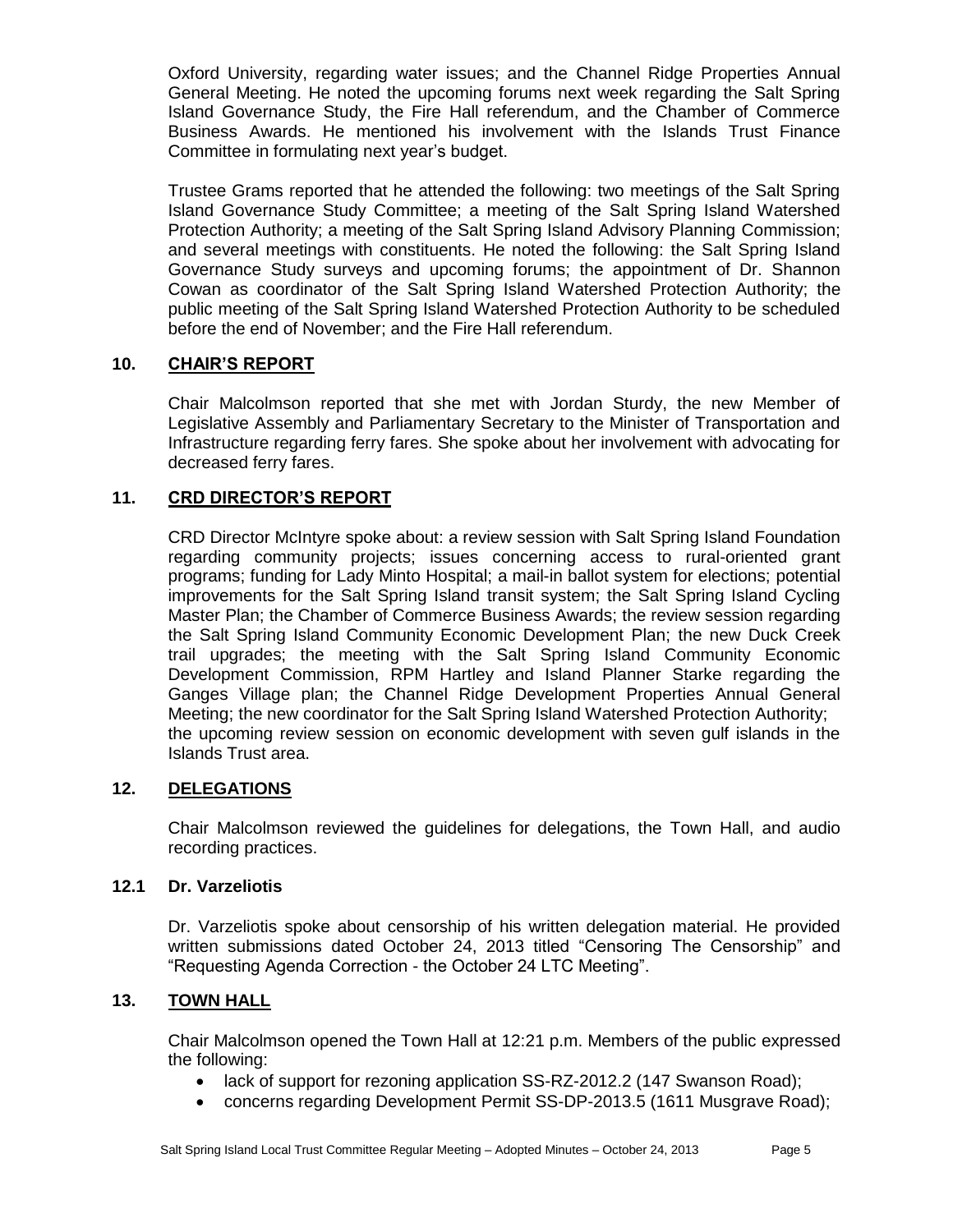- support for Development Permit SS-DP-2013.2 (154 Kings Lane);
- concerns regarding lack of bylaw enforcement;
- lack of support for a Temporary Use Permit for 440 Rainbow Road (Salt Spring Island Metal Recycling).

The following submissions were received: a written submission from Jan Slakov, dated October 24, 2013; photos and an audio recording regarding Salt Spring Island Metal Recycling.

Chair Malcolmson called for a recess at 1:27 p.m. The meeting reconvened at 1:35 p.m.

### **14. APPLICATIONS, PERMITS, BYLAWS AND REFERRALS**

### **14.1 SS-RZ-2013.8 – Javiera Lara-Faure, 221 Quarry Drive**

Planner Brownrigg reviewed the staff report dated October 15, 2013 regarding the proposal to amend the Land Use Bylaw to permit further subdivision of the subject property to support a proposed family farming operation.

The applicant was present and was invited to speak.

Further to discussion, the following resolutions were introduced:

#### **SSI-242-13**

It was **MOVED** and **SECONDED** that the Salt Spring Island Local Trust Committee proceed no further with application SS-RZ-2013.8 (Lara-Faure, 221 Quarry Drive). **CARRIED**

#### **SSI-243-13**

It was **MOVED** and **SECONDED** that the Salt Spring Island Local Trust Committee direct staff to partially refund the application fee for SS-RZ-2013.8 (Lara-Faure, 221 Quarry Drive) per Islands Trust Fees Bylaw No. 428. **CARRIED**

#### **14.2 SS-RZ-2013.1 – MacAlpine, 1351 Mountain Road**

Planner Brownrigg reviewed the staff report dated October 15, 2013 regarding the proposal to rezone the shoreline portion of the subject property in order to permit an existing breakwater and oversize dock float.

The applicant was present and was invited to speak.

Further to discussion, the following resolutions were introduced:

#### **SSI-244-13**

It was **MOVED** and **SECONDED** that the Salt Spring Island Local Trust Committee direct staff to prepare a draft bylaw to amend Salt Spring Island Land Use Bylaw No. 355 to rezone a portion of the foreshore adjacent to upland Lot 5, Sections 33 and 37, South Salt Spring Island, Cowichan District, Plan 1812 from S6 to S6(b) in order to permit one floating breakwater and one dock with an oversized float (SS-RZ-2013.1, 1351 Mountain Road, MacAlpine). **CARRIED**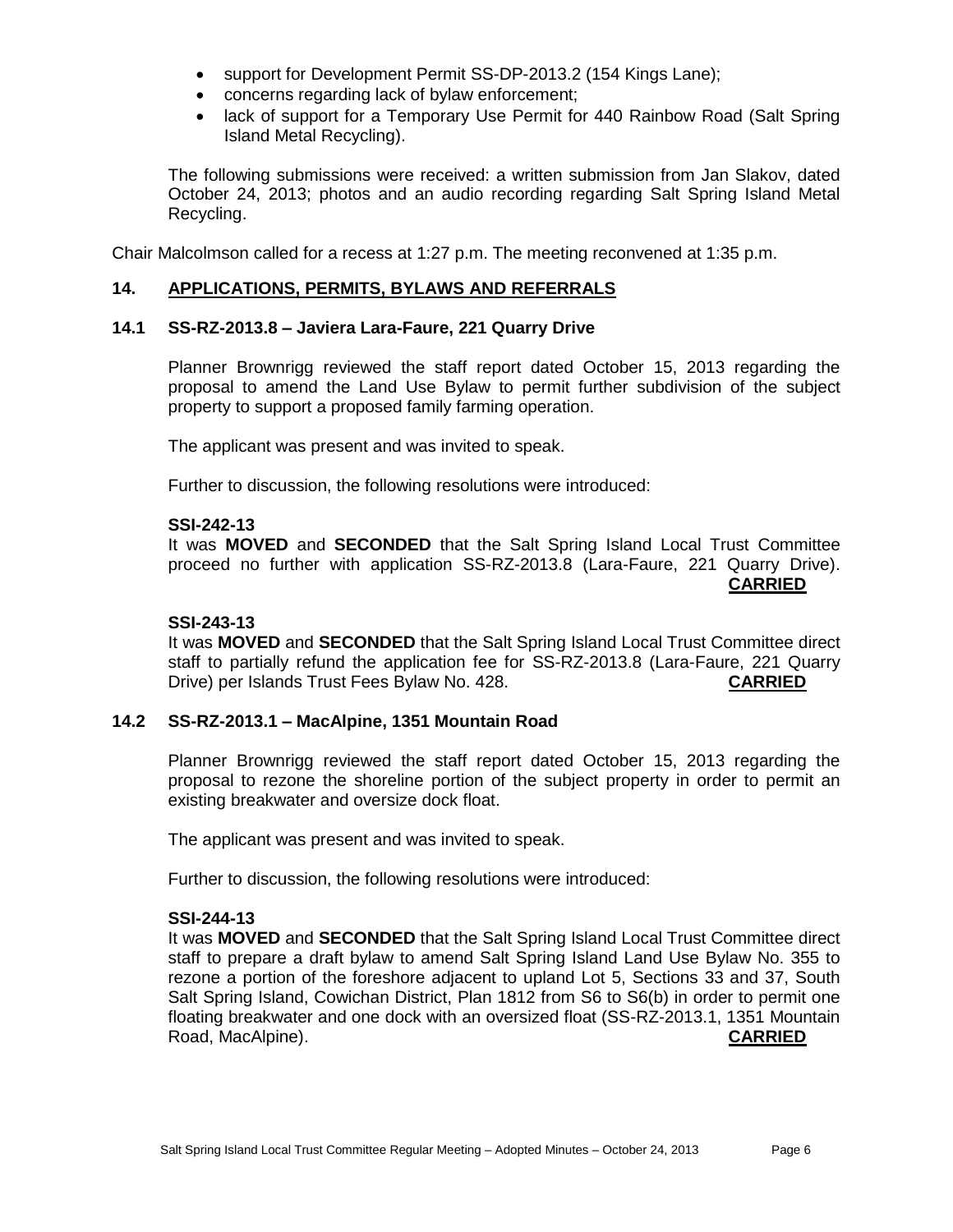### **SSI-245-13**

It was **MOVED** and **SECONDED** that the Salt Spring Island Local Trust Committee direct staff to prepare a draft covenant for Lot 5, Sections 33 and 37, South Salt Spring Island, Cowichan District, Plan 1812 in order to limit the number of docks and floating breakwater to one (SS-RZ-2013.1, 1351 Mountain Road, MacAlpine). **CARRIED**

## **14.3 SS-RZ-2013.3 – Eric Booth, 119-150 Ashya Road**

Planner Brownrigg reviewed the staff report dated October 16, 2013 regarding the proposal to amend the Official Community Plan designation and zoning on the subject properties in order to permit affordable housing units.

The applicant was present and was invited to speak.

Further to discussion, the following resolutions were introduced:

#### **SSI-246-13**

It was **MOVED** and **SECONDED** that the Salt Spring Island Local Trust Committee direct staff to prepare a draft bylaw to amend Salt Spring Island Official Community Plan No. 434 to redesignate Strata Lots 1-9, Section 4, Range 1, South Salt Spring Island, Cowichan District, Strata Plan VIS6778 from Forestry and Agriculture to Rural Neighborhoods in order to permit increased residential density for affordable housing (SS-RZ-2013.3, 119-150 Ashya Road, Booth). **CARRIED**

#### **SSI-247-13**

It was **MOVED** and **SECONDED** that the Salt Spring Island Local Trust Committee direct staff to prepare a draft bylaw to amend Salt Spring Island Land Use Bylaw No. 355 to rezone Strata Lots 1-9, section 4, Range 1, South Salt Spring Island, Cowichan District, Strata Plan VIS6778 from Forestry 1(a) to Rural (n) in order to permit additional residential density on the subject properties for affordable housing (SS-RZ-2013.3, 119- 150 Ashya Road, Booth). **CARRIED**

#### **SSI-248-13**

It was **MOVED** and **SECONDED** that the Salt Spring Island Local Trust Committee direct staff to enter into a cost recovery agreement with the applicant of application SS-RZ-2013.3 pursuant to Trust Council policy and the Salt Spring Island planning application fees bylaw to request Islands Trust legal counsel review of the draft covenant submitted October 10, 2013 (119-150 Ashya Road, Booth). **CARRIED**

#### **SSI-249-13**

It was **MOVED** and **SECONDED** that the Salt Spring Island Local Trust Committee direct staff to, pending an approved cost recovery agreement, administer a legal services request for review of the draft covenant submitted October 10, 2013 regarding SS-RZ-2013.3 (119-150 Ashya Road, Booth). **CARRIED**

Chair Malcolmson called for a recess at 2:47 p.m. The meeting reconvened at 2:55 p.m.

### **14.4 SS-RZ-2013.7 – Salt Spring Ventures, Park Drive – Rezoning to include affordable multi-family units**

Contract Planner Gesner reviewed the staff report dated October 16, 2013 regarding the proposal to amend the Official Community Plan (OCP) and the Land Use Bylaw (LUB) in order to permit an additional 50 units of affordable multi-family dwellings as well as a relaxation of the height restriction to allow for a height of 11 metres or three storeys.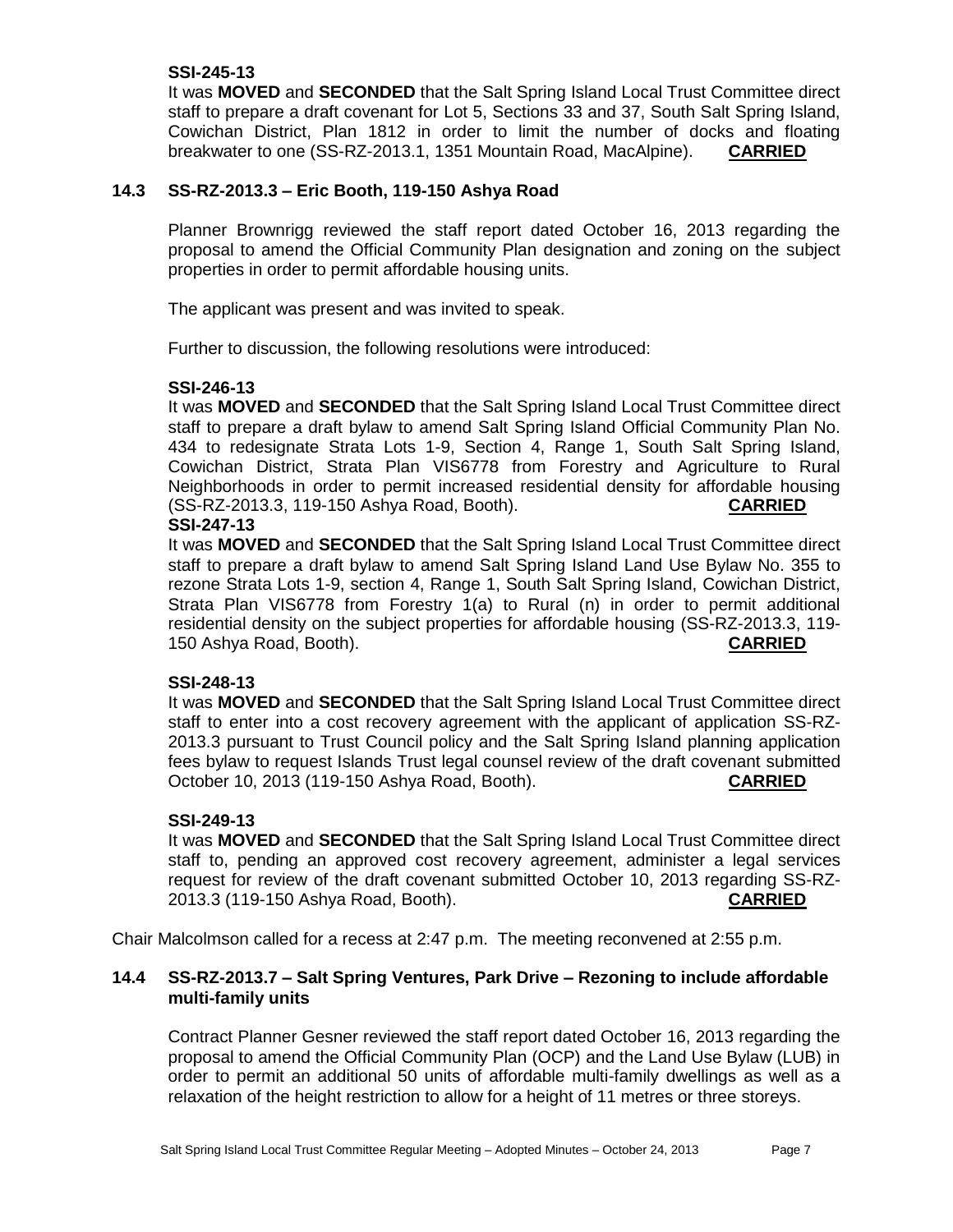The applicant was present and was invited to speak.

Further to discussion, the following resolution was introduced:

### **SSI-250-13**

It was **MOVED** and **SECONDED** that the Salt Spring Island Local Trust Committee direct that this application proceed no further until such time as the applicant submits a revised application more in conformance with Official Community Plan guidelines. (SS-RZ-2013.7, Park Drive, Salt Spring Ventures Inc.). **CARRIED**

### **14.5 SS-DP-2013.5 – Polaris Land Surveying, 1611 Musgrave Road**

Planner Brownrigg reviewed the staff report dated October 15, 2013 regarding a Development Permit related to subdivision application SS-SUB-2006.12 which will create new lots in an area that has several significant wetlands.

The applicant's representative was present and was invited to speak.

Further to discussion, the following resolution was introduced:

#### **SSI-251-13**

It was **MOVED** and **SECONDED** that the Salt Spring Island Local Trust Committee approve issuance of Development Permit SS-DP-2013.5 for The Southeast 1/4 of Section 44, The South 1/2 of the Southwest 1/4 of Section 43, The Remainder of the Southeast 1/4 of Section 43 and the Northeast 1/4 of Section 37, All of South Salt Spring Island, Cowichan District (Anna's Drive, Musgrave Road, Mt Tuam Road, Polaris Land Surveying). **CARRIED**

### **14.6 SS-SUB-2006.12 – Frontage Waiver – Brent Taylor, 344 Anna's Drive and 1611 Musgrave Road**

Planner Brownrigg reviewed the staff report dated October 16, 2013 regarding the proposal to waive Section 944 of the *Local Government Act* that mandates that 10% of the perimeter of all lots that front on a road.

The applicant's representative was present and was invited to speak.

Further to discussion, the following resolution was introduced:

#### **SSI-252-13**

It was **MOVED** and **SECONDED** that the Salt Spring Island Local Trust Committee approve the waiver of the 10% minimum frontage requirement under Section 5.3 of Salt Spring Island Land Use Bylaw No. 355 and Section 944 of the *Local Government Act* for proposed strata lots 4, 10, 11, 17, 18, 23, 24, 25, 26, and 27 of the Southeast 1/4 of Section 44, The South 1/2 of the Southwest 1/4 of Section 43, The Remainder of the Southeast 1/4 of Section 43 and the Northeast 1/4 of Section 37, All of South Salt Spring Island, Cowichan District (SS-SUB-2006.12, Anna's Drive, Musgrave Road, Mt Tuam Road, Polaris Land Surveying). **CARRIED**

Chair Malcolmson called for a recess at 3:55 p.m. The meeting reconvened at 4:00 p.m.